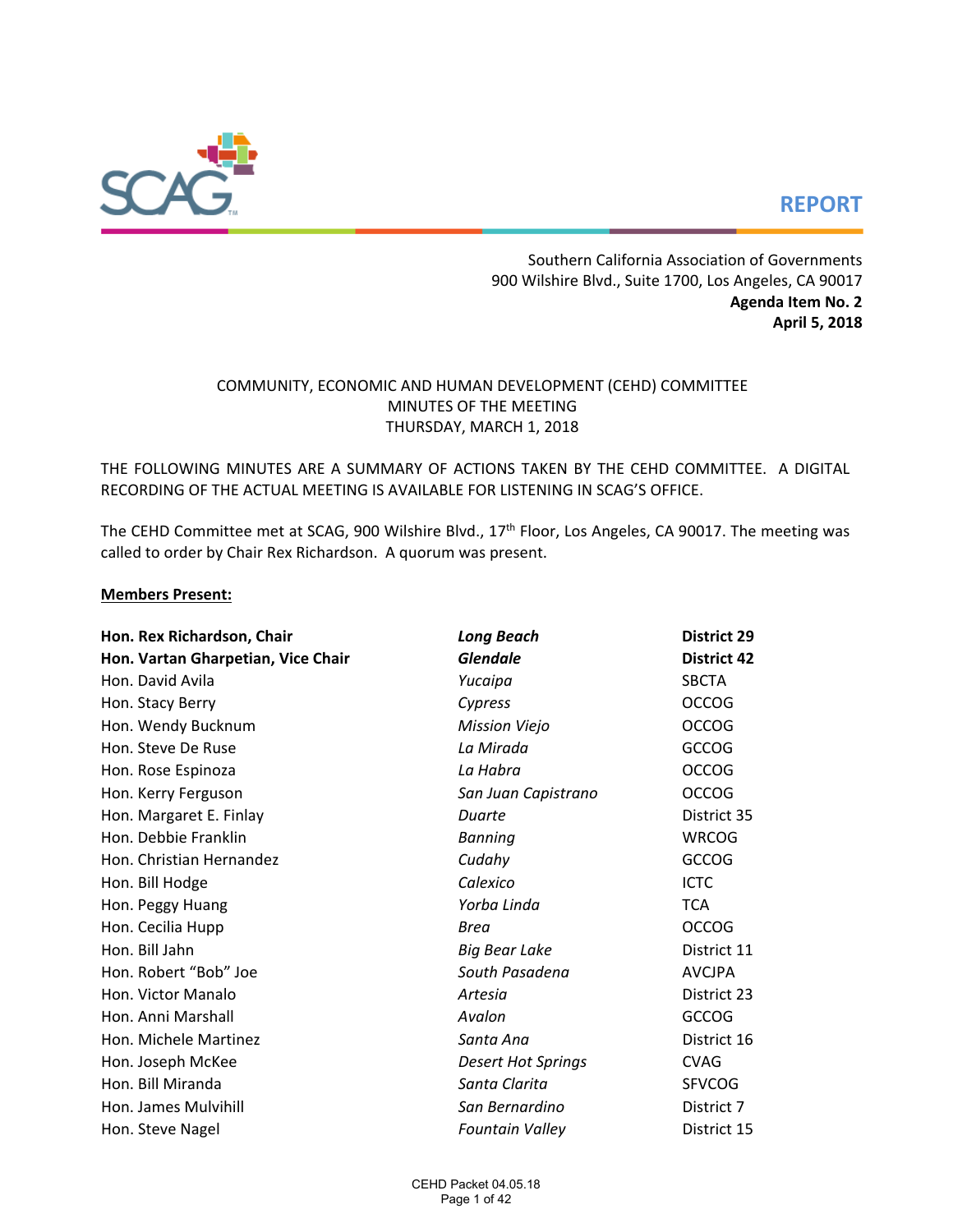| Hon. Edward Paget             | <b>Needles</b>               | SANBAG                            |
|-------------------------------|------------------------------|-----------------------------------|
| Hon. Jim Predmore             | Holtville                    | <b>ICTC</b>                       |
| Hon. John Procter             | Santa Paula                  | District 47                       |
| Hon. Paul Rodriguez           | Chino                        | Member-at-Large                   |
| Hon. Sonny R. Santa Ines      | <b>Bellflower</b>            | District 24                       |
| Hon. Andrew Sarega            | La Mirada                    | District 31                       |
| Hon. Tri Ta                   | Westminster                  | District 20                       |
| Hon. Donald P. Wagner         | <i><u><b>Irvine</b></u></i>  | District 14                       |
| Hon, Mark Waronek             | Lomita                       | <b>SBCCOG</b>                     |
| Hon. Frank Zerunyan           | <b>Rolling Hills Estates</b> | <b>SBCCOG</b>                     |
|                               |                              |                                   |
| <b>Members Not Present</b>    |                              |                                   |
| Hon. Al Austin, II            | Long Beach                   | <b>GCCOG</b>                      |
| Hon. Juan Carrillo            | Palmdale                     | North L.A. County                 |
| Hon. Jeffrey Cooper           | Culver City                  | <b>WSCCOG</b>                     |
| Hon. Barbara Kogerman         | Laguna Hills                 | District 13                       |
| Hon. Sabrina LeRoy            | San Manuel Band of Mission   | Tribal Govt. Reg'l Planning Board |
| Hon. Joe Lyons                | Claremont                    | SGVCOG                            |
| Hon. Julie Hackbarth-McIntyre | Barstow                      | SANBAG                            |
| Hon. Erik Peterson            | Huntington Beach             | District 64                       |
| Sup. V. Manuel Peréz          |                              | <b>Riverside County</b>           |
| Hon. David Shapiro            | Calabasas                    | <b>LVMCOG</b>                     |
| Hon. Becky Shevlin            | Monrovia                     | SGVCOG                            |
|                               |                              |                                   |

### **CALL TO ORDER AND PLEDGE OF ALLEGIANCE**

Chair Rex Richardson, called the meeting to order at 10:12 a.m. and asked Councilmember Wendy Bucknum, OCCOG, to lead the Pledge of Allegiance.

#### **PUBLIC COMMENT PERIOD**

There were no public comments.

#### **REVIEW AND PRIORITIZE AGENDA ITEM/S**

There was no reprioritization of the agenda.

#### **CONSENT CALENDAR**

#### **Approval Item**

## 1. Minutes of the CEHD Committee Meeting – February 1, 2018

A MOTION was made (Jahn) to approve the Consent Calendar, Minutes. Motion was SECONDED (Ta) and passed by the following votes: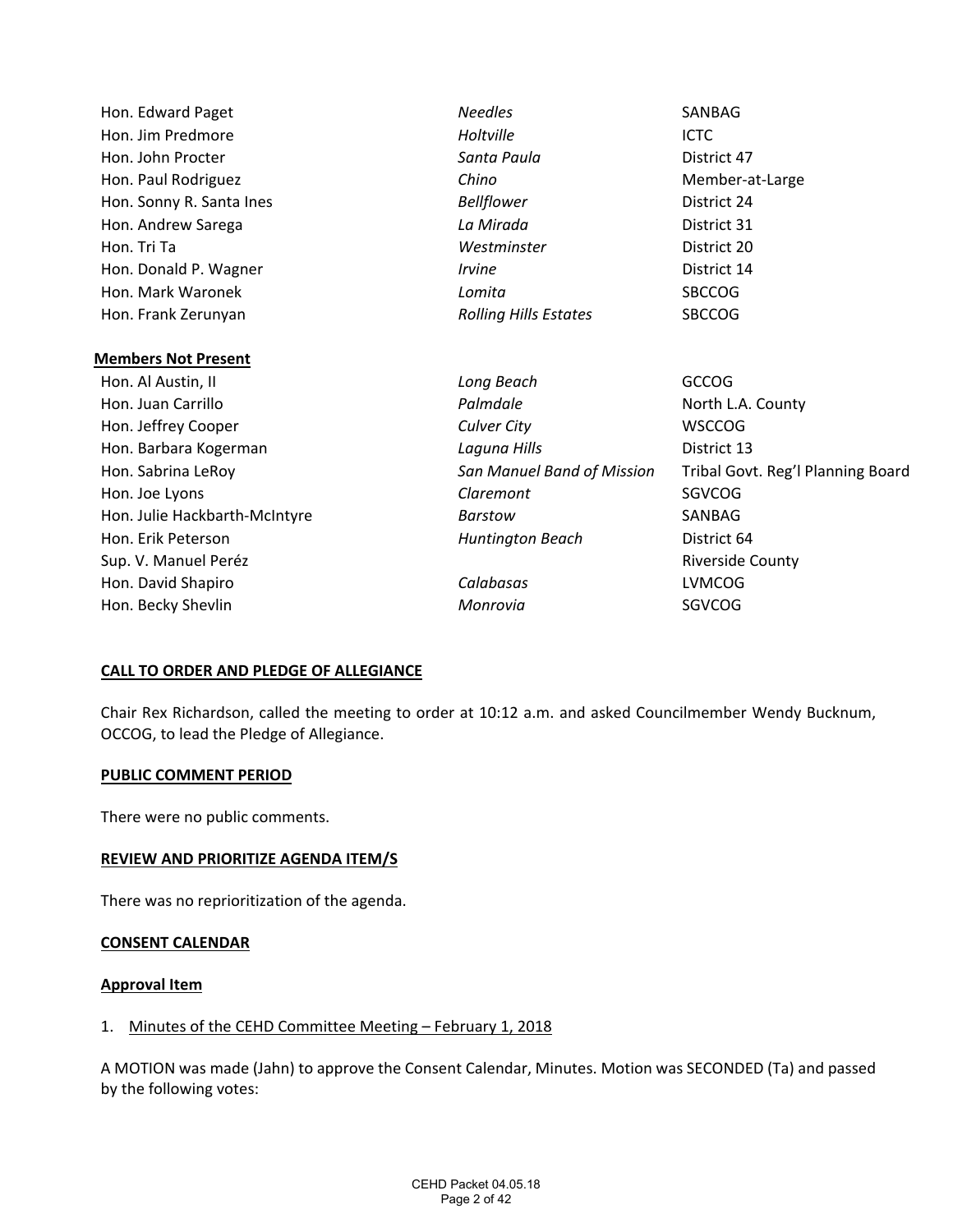- **FOR:**  Avila, Berry, Bucknum, De Ruse, Espinoza, Ferguson, Franklin, Gharpetian, Hodge, Hupp, Jahn, Joe, Manalo, Martinez, McKee, Miranda, Mulvihill, Nagel, Paget, Predmore, Procter, Richardson, Rodriguez, Santa Ines, Sarega, Ta, Wagner, Waronek and Zerunyan (29).
- AGAINST: None (0).

ABSTAIN: None (0).

#### **Receive & File**

2. Update on Housing Legislation

Chair Rex Richardson pulled Item #2 for discussion.

Ma'Ayn Johnson, SCAG staff, provided an overview and update on the housing legislation, specifically four bills that were recently proposed by the California legislative session this year. She outlined SB 827 (Weiner), SB 828 (Weiner), and SB 829 (Weiner), which have not yet been reviewed by SCAG's Legislative/Communications & Membership Committee (LCMC). LCMC directed staff to do an additional analysis before the LCMC took any formal action. In addition, Ms. Johnson noted that AB 1759 (McCarty) was reviewed by the LCMC on February 20, 2018 and recommended to the Regional Council (RC) was to take an "Oppose" position to the bill; this matter will be heard at today's RC meeting.

Ms. Johnson stated that the language on the four bills was subject to change and that SCAG staff will continue to monitor and update the Committee as needed.

Lastly, Ms. Johnson, for the record, made a clarification to the AB 1759 (McCarty) section, 3<sup>rd</sup> paragraph— how funds would be apportioned. She referred the Committee to page 9 of the agenda packet and read the corrected language: *"Until the jurisdiction is certified as eligible to receive funds."*

Ms. Johnson responded to the comments and questions expressed by the Councilmembers, including a request for staff to send additional information regarding SB1 funding to the Committee.

A MOTION was made (Ta) to approve the Consent Calendar Agenda Item No. 2, SECONDED (Franklin) and passed by the following votes:

- **FOR:**  Avila, Berry, Bucknum, De Ruse, Espinoza, Ferguson, Franklin, Gharpetian, Hernandez, Hodge, Hupp, Joe, Manalo, Marshall, Martinez, McKee, Miranda, Mulvihill, Nagel, Paget, Predmore, Procter, Richardson, Rodriguez, Santa Ines, Sarega, Ta, Wagner, Waronek and Zerunyan (30).
- AGAINST: None (0).

ABSTAIN: None (0).

- 3. Governor's Office of Planning and Research (OPR) Proposed Updates to the CEQA Guidelines
- 4. Affordable Housing & Sustainable Communities (AHSC): SCAG Application Review
- 5. CEHD Committee Proposed Topic Outlook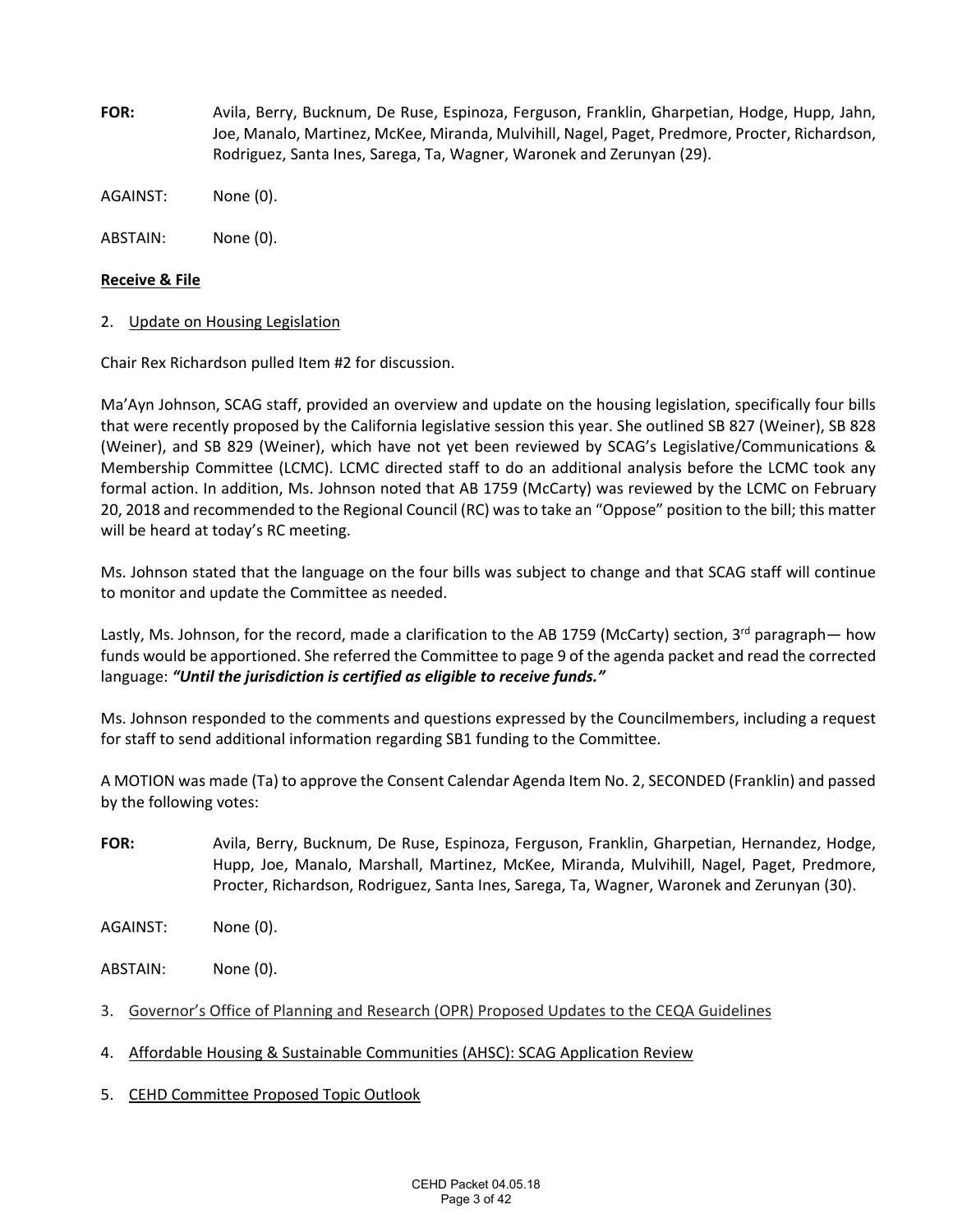A MOTION was made (Franklin) to approve the Consent Calendar Agenda Items No. 1, 3‐5. Motion was SECONDED (Espinoza) and passed by the following votes:

- **FOR:**  Avila, Berry, Bucknum, De Ruse, Espinoza, Ferguson, Franklin, Gharpetian, Hodge, Hupp, Joe, Manalo, Martinez, McKee, Miranda, Mulvihill, Nagel, Paget, Predmore, Procter, Richardson, Rodriguez, Santa Ines, Sarega, Ta, Wagner, Waronek and Zerunyan (28).
- AGAINST: None (0).
- ABSTAIN: None (0).

# **INFORMATION ITEMS**

# 6. Governor's Office of Planning and Research (OPR) Proposed SB 743 Implementation Guidelines and Technical Advisory

Ping Chang, Acting Manager for the Compliance and Performance Monitoring Department, provided an update of OPR's proposed SB 743 Implementation Guidelines. He noted that as part of the final rulemaking process the California Natural Resources Agency will conduct a public hearing in Los Angeles on Wednesday, March 14, with all final Public Comments to be submitted by the March 15, 2018 deadline. Mr. Chang commented on the large number of public comments received and welcomed the input of the CEHD Committee. A preliminary draft of SCAG staff comments regarding the Proposed SB 743 Implementation Guidelines were included in the agenda packet.

Mr. Chang responded to the comments and questions expressed by the Councilmembers, including questions regarding changes on evaluating and identifying VMT transportation impacts and where to find VMT data and completed project examples.

# 7. Mobile Home Parks as a Source of Affordable Housing

Ma'Ayn Johnson, SCAG Staff, provided a presentation on how Mobile homes can be a source of affordable housing for some communities.

Ms. Johnson described the basics and provided an overview of the tenant‐owner relationship, various cost associated, traditional rents and types of mobile homes available in California's mobile park communities. She explained some of the drawbacks to renting a mobile home, or also known as a manufactured home, including space rent increases, as there are no regulations placed on rent increase for mobile home parks, as well as the risk of conversions.

Ms. Johnson responded to the comments and questions expressed by the Councilmembers, including questions regarding the rent stabilization process and, if any, what those costs are to the cities, the process for purchasing the land and the strategy for multistory or tiny houses being an affordable option for some communities.

### 8. Historic Preservation, Social Equity and Community Engagement

Katie Rispoli Keaotamai, Executive Director, We Are the Next, provided a presentation on historic preservation and its relationship to social equity and community engagement, with specializes in outreach to young adults and programs serving youth organizations. She highlighted the work of the organization and how local jurisdictions can integrate historic preservation with their social equity and community engagement efforts. Ms. Keaotamai explained the various types of preservation, the approaches to preservation, how to address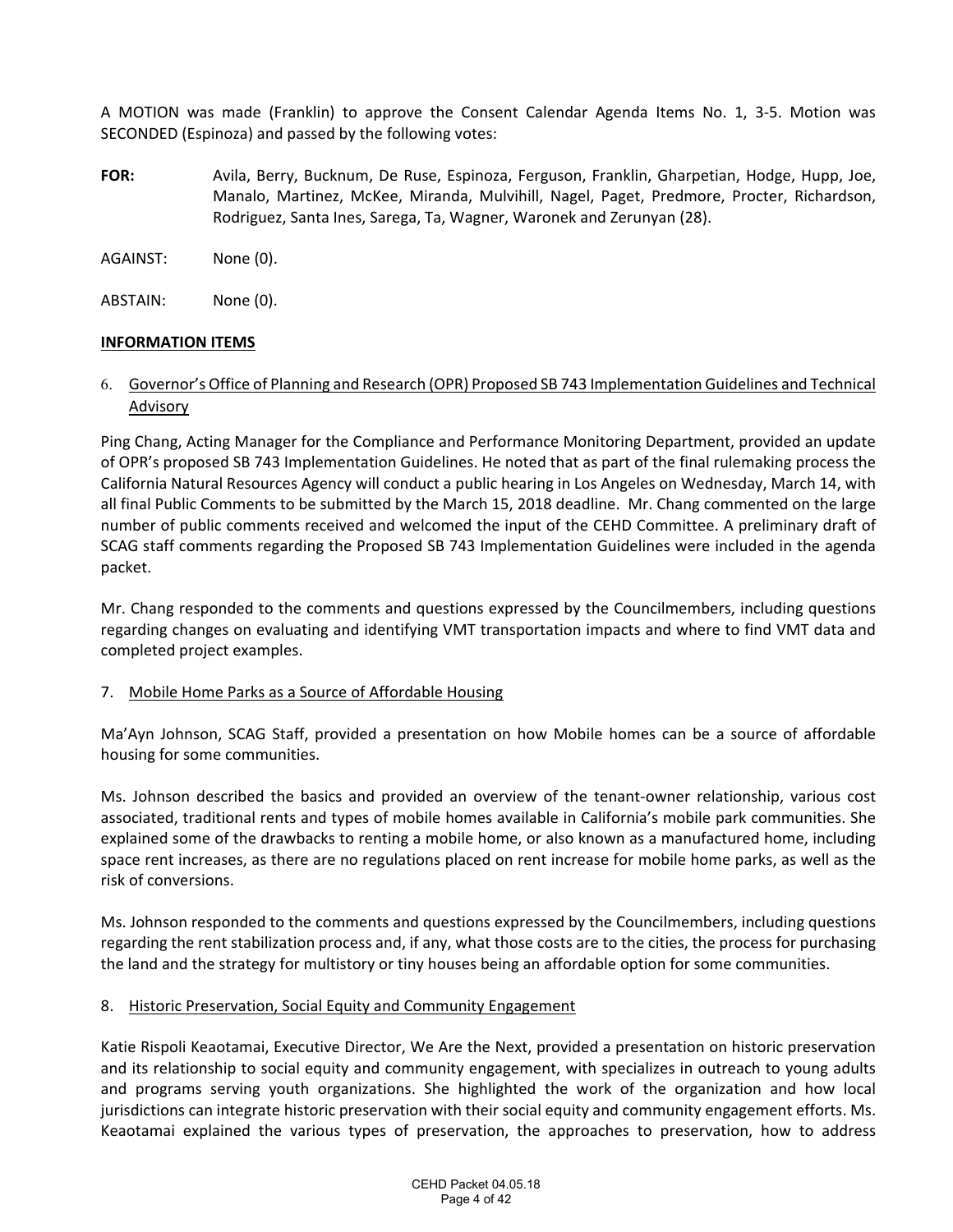communities with no historic preservation, including its impacts and inequities, and incentives offered by local jurisdictions to make the necessary enhancements and improvements to their properties.

Ms. Keaotamai responded to the comments and questions expressed by the Councilmembers, including addressing the impact for moving historic property to make way for new developments, the inclusion of environment and zoning when considering historic value, and the standards required for reconstructing buildings.

The Committee expressed their appreciation for Ms. Keaotamai's thorough presentation. Staff was asked to send a copy of the PowerPoint presentation to the Committee.

### 9. Update on Bottom‐Up Local Input and Envisioning Process

Kimberly Clark, SCAG Staff, provided an update and background information of the preparation that is in process for the adoption of SCAG's next RTP/SCS in spring 2020, of which SCAG has been engaging with local jurisdictions, subregions, and other stakeholders to have an accurate picture of existing conditions throughout the region, including locally anticipated population, employment, and household growth.

Ms. Clark explained the several phases involved in the collaboration engagement process which started with the kick off in October 2017. She noted that SCAG is meeting with local jurisdictions through June 2018 for one‐on‐ one meetings to review the base datasets that will support both the RTP/SCS and RHNA. The deadline for jurisdictions to provide input on this information will be October 1, 2018.

Ms. Clark stated that another progress update will be presented to the Committee in two months.

Discussion ensued regarding the RHNA methodology and what changes are necessary to initiate equity between the poorer and wealthier communities as it relates to building more affordable housing in the wealthier communities.

Chair Richardson recommended that concerned CEHD members serve on the upcoming RHNA Subcommittee in order to have a robust discussion that may identify changes desired to the RHNA methodology.

### **CHAIR'S REPORT**

Chair Richardson provided a recap of the topics that the Committee reviewed during the past year. He asked the Committee to elaborate on any other topics that might be presented for the remainder of the year.

Chair Richardson reiterated SCAG's support of the Paperless Agenda Initiative and encouraged the Committee to access agendas online. In addition, he asked members to file their Annual Statement, Form 700 by the Monday, April 2, 2018 deadline.

### **FUTURE AGENDA ITEM/S**

A report on Human Trafficking will be presented at the next CEHD meeting on April 5, 2018.

# **ANNOUNCEMENT/S**

Chair Richardson announced that elections for the chair and vice chair will take place at the April 5, 2018 CEHD meeting, and that the Committee will receive an email on voting procedures next week. In conclusion, Chair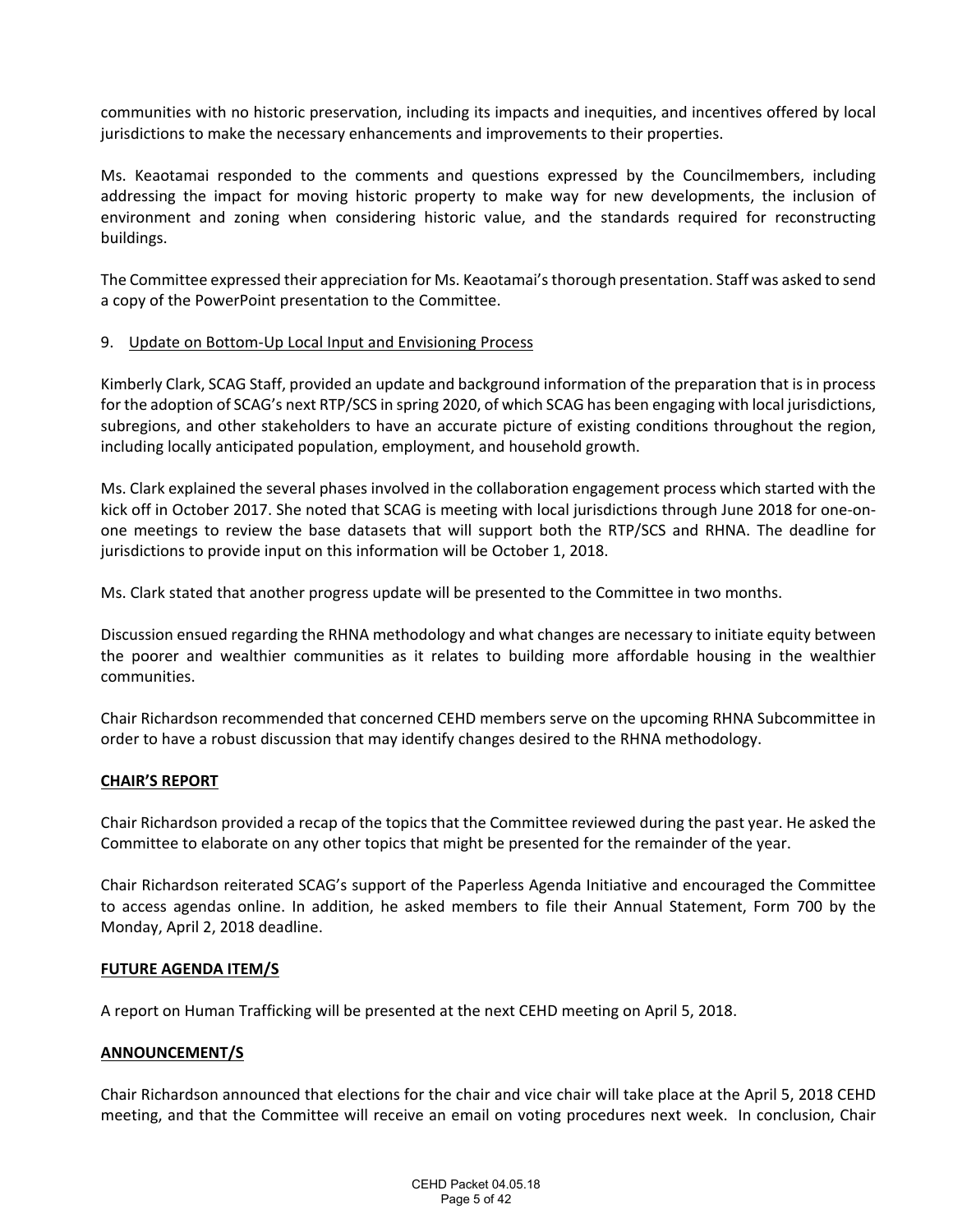Richardson asked the Committee to stay for lunch to hear a presentation by Randall Winston, Strategic Growth Council Executive Director, during the first portion of the RC meeting.

# **ADJOURNMENT**

There being no further business, Chair Richardson adjourned the CEHD Committee meeting at 11:51 a.m.

[MINUTES ARE UNOFFICIAL UNTIL APPROVED BY THE CEHD COMMITTEE] //